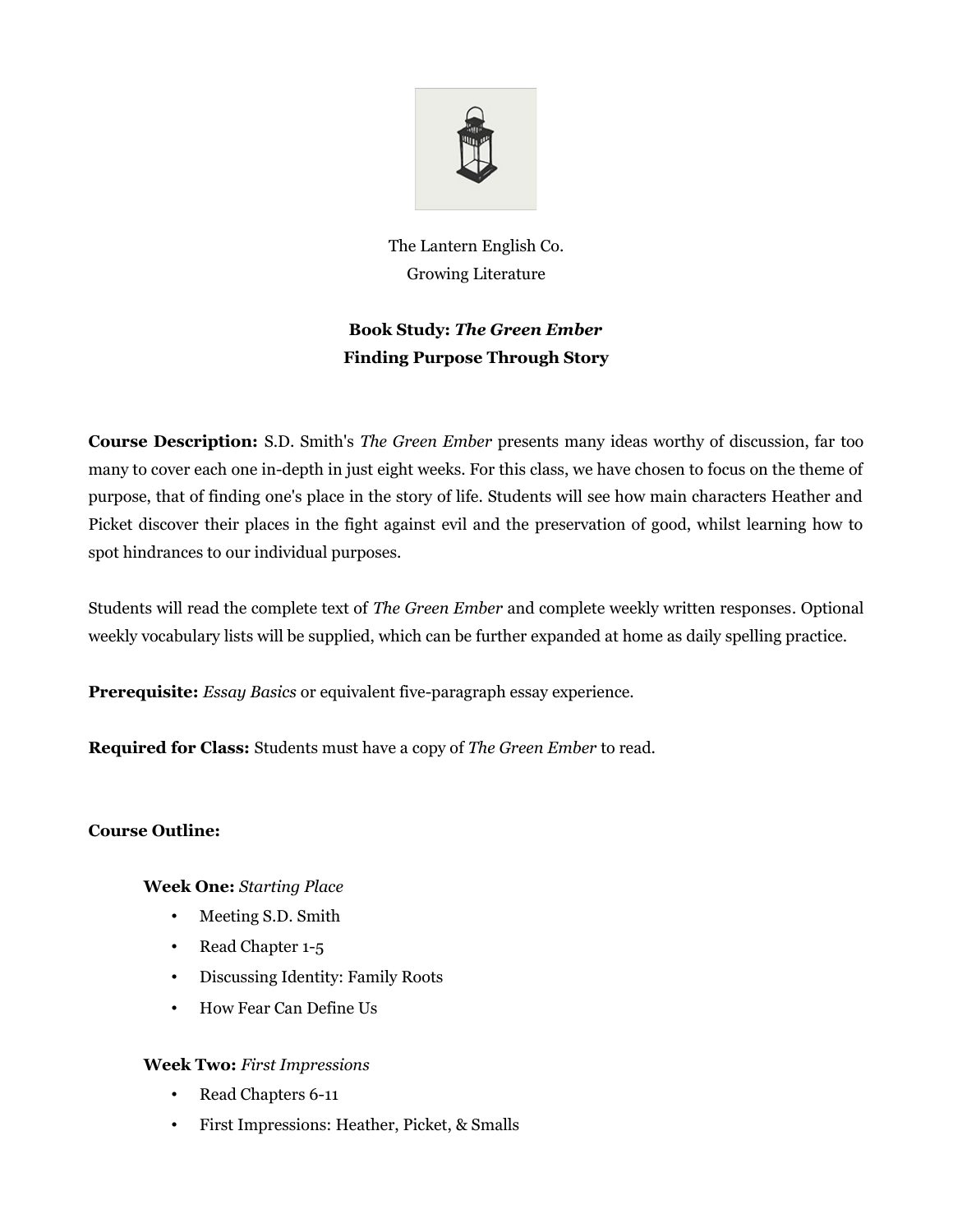• Character Compare: Picket vs. Smalls

## **Week Three:** *The Story Isn't Over*

- Read Chapters 12-17
- Character Compare II: Picket vs. Smalls
- Danger, Evil, and Anger
- Folly, Pride, & Apologies

## **Week Four:** *The Truth*

- Read Chapters 18-22
- Learning More: Heather & Picket
- Seeking the Truth

## **Week Five:** *Where We Belong*

- Read Chapters 23-28
- Perspective through a Metaphor
- Heralds of the Mended Wood Connection & Theme

## **Week Six:** *The Green Ember*

- Read Chapters 29-34
- Forget or Face?
- Perspective in Purpose

## **Week Seven:** *A Song of Hope*

- Read Chapters 35-39
- Conspire Against Gloom Finding Hope in the Face of Evil
- Too Much Focus on 'Our Place' What Can Destroy our Purpose
- We Must Make Choices

## **Week Eight:** *The End*

- Read Chapters 40-44
- The Changes of Picket & Heather
- Final Responses